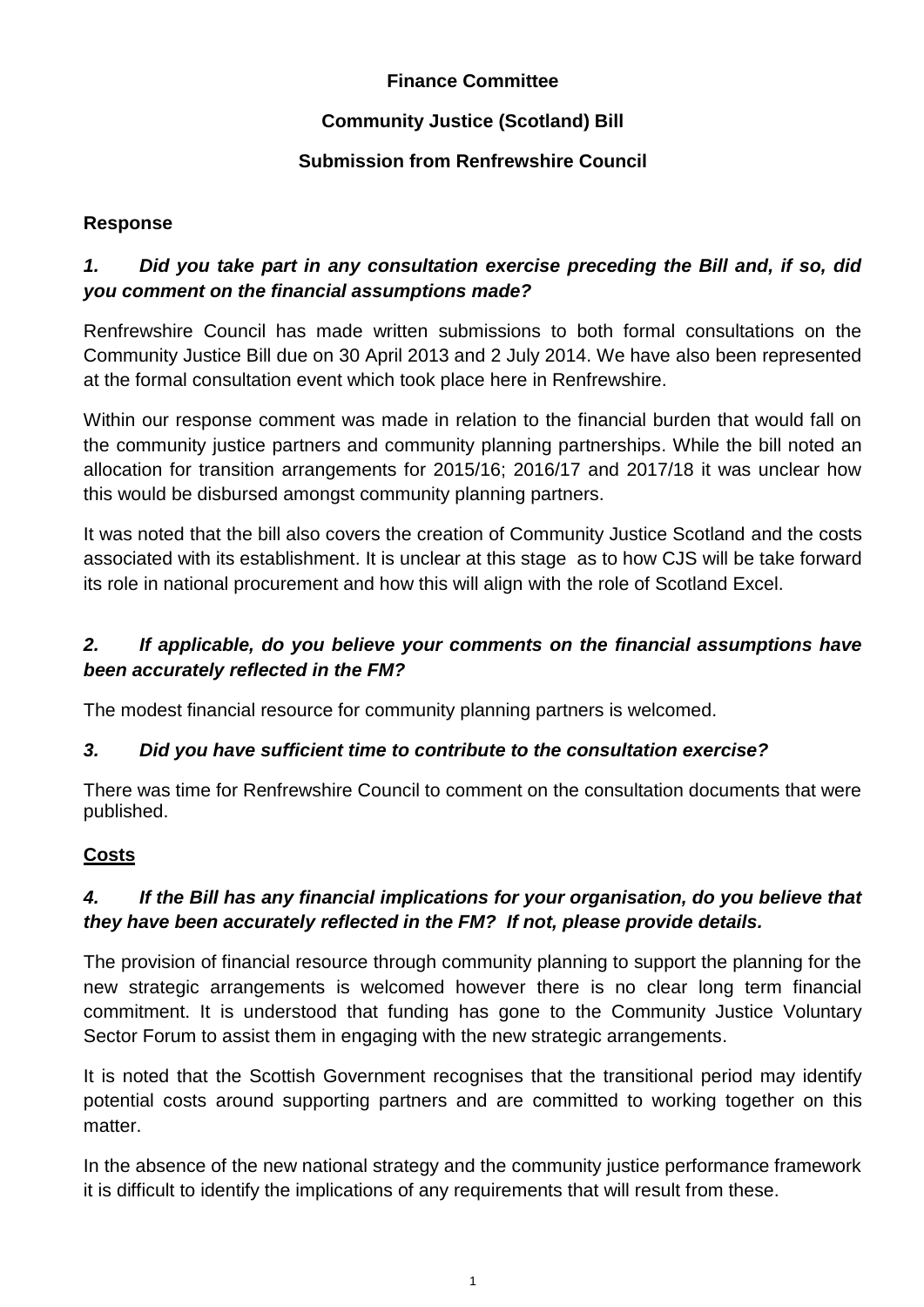Understandably the Bill does not address the funding for criminal justice social work. It is noted that there is currently work being undertaken on the funding formula and the outcome of this is unknown as yet. It is unclear however if there in an intention to take a preventative and early intervention approach in the new national strategy and reduce the use of short sentences how the implications of this will be funded and if resource transfer from the Scottish Prison Service will be considered.

### *5. Do you consider that the estimated costs and savings set out in the FM are reasonable and accurate?*

It is noted that the financial memorandum included costs for pension and severance liability. It is our understanding that an actual cost for the disestablishment of the CJAs is still being identified.

It is noted that the bill creates a contingency for Inspection Services from 2018/19 onwards. The basis of this estimate are unclear.

# *6. If applicable, are you content that your organisation can meet any financial costs that it might incur as a result of the Bill? If not, how do you think these costs should be met?*

Comments noted at 4 also relate to this question.

### *7. Does the FM accurately reflect the margins of uncertainty associated with the Bill's estimated costs and with the timescales over which they would be expected to arise?*

Yes, the FM is clear regarding estimations and its limitations based on these.

#### **Wider Issues**

# *8. Do you believe that the FM reasonably captures any costs associated with the Bill? If not, which other costs might be incurred and by whom?*

The new funding formula to allocate section 27 funds remains unfinalised and therefore detailed information about allocation to local authorities is not yet available. Thus it is unclear whether many of the disadvantages of the existing system as highlighted by Audit Scotland, the Commission on Women Offenders, and the Christie Commission will be resolved. This includes the inability to identify accurate unit costs, perverse incentives to include individuals within the system, annual funding preventing innovation and a lack of strategic commissioning discouraging longer term planning.

A significant challenge remains the move away from the use of the custodial environment, with associated funding, to ensure that appropriate resources are available within the community to address the significant issues facing the range of community justice partners. Maintaining the same inequitable resource framework will not allow for significant resourcing of prevention by the range of partners.